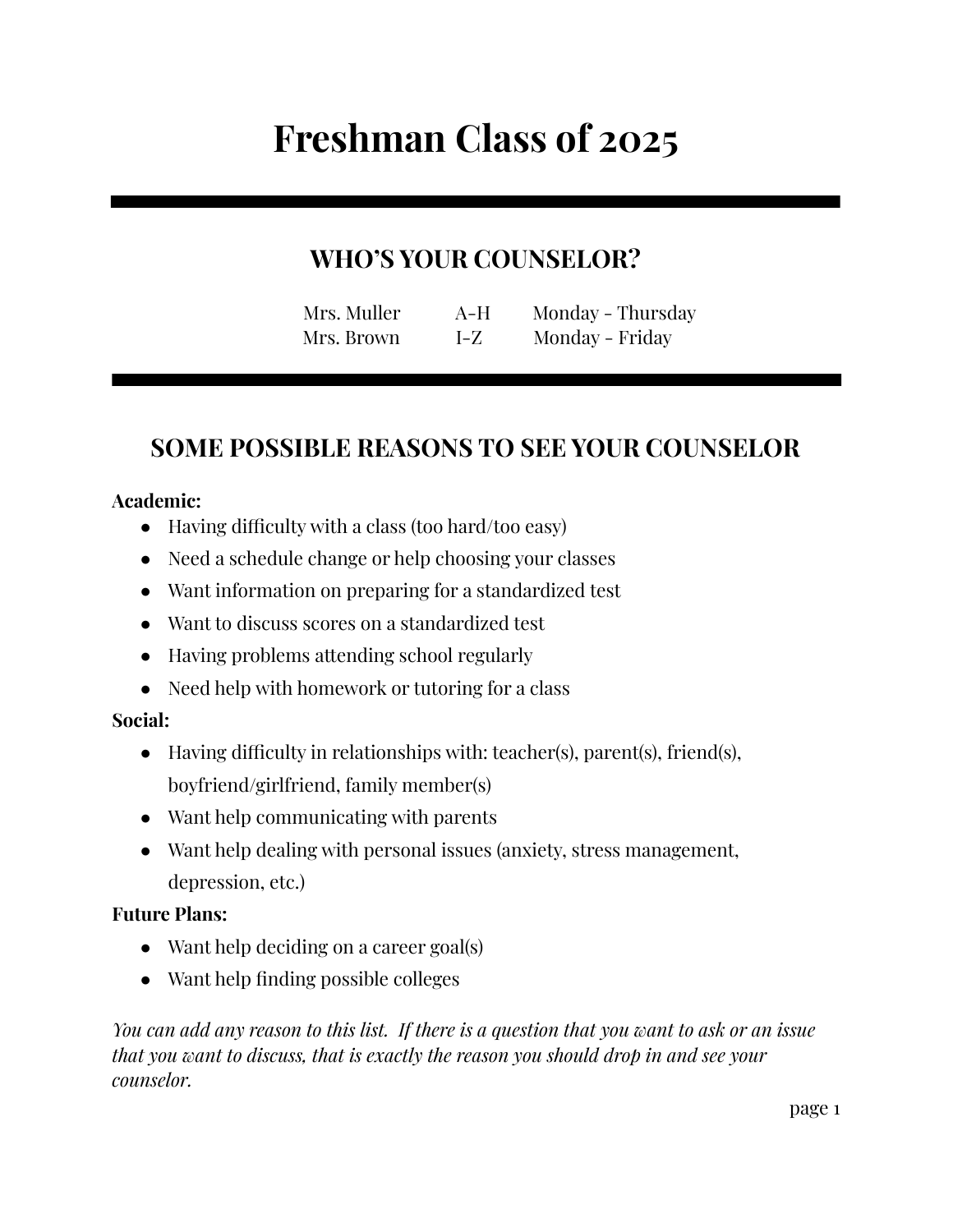## **WHEN ARE GRADES GIVEN?**

1<sup>st</sup> Semester ends (Exams, December 17 – 21) Friday, January 15

2 nd Semester ends (Exams, May 25 - 27) Tuesday, May 24

Report cards for semester grades are e-mailed. Report cards may be withheld for the following reasons: overdue or missing library books, past due tuition, missing sports uniforms or equipment, and damaged or lost textbooks.

#### **HOW DO GRADES WORK?**

Semester grades are computed by averaging grades earned during the semester (80%) and the final exam (20%). Final semester grade becomes a part of your permanent school record.

You must pass required classes. If you fail a required class you will need to retake it.

Value of grades used in computing G.P.A.:

| $C = 2.00$     |
|----------------|
| $C_{-}$ = 1.67 |
| $D^+=1.33$     |
| $D = 1.00$     |
| $D- = 0.67$    |
| $E = 0.00$     |
|                |

#### **HOW TO COMPUTE YOUR GPA**

| <b>Class</b>                                        | <b>Grade</b> | <b>Point Value</b> |
|-----------------------------------------------------|--------------|--------------------|
| Comp 9                                              | $A-$         | 3.67               |
| Physical Science                                    | С            | 2.00               |
| Algebra I                                           | $B -$        | 2.67               |
| Men's Choir                                         | A            | 4.00               |
| Spanish                                             | B            | 3.00               |
| Health                                              | $B+$         | 3.33               |
| Old Testament                                       | $A-$         | 3.67               |
| Divide points by number of classes to determine gpa |              | 3.19               |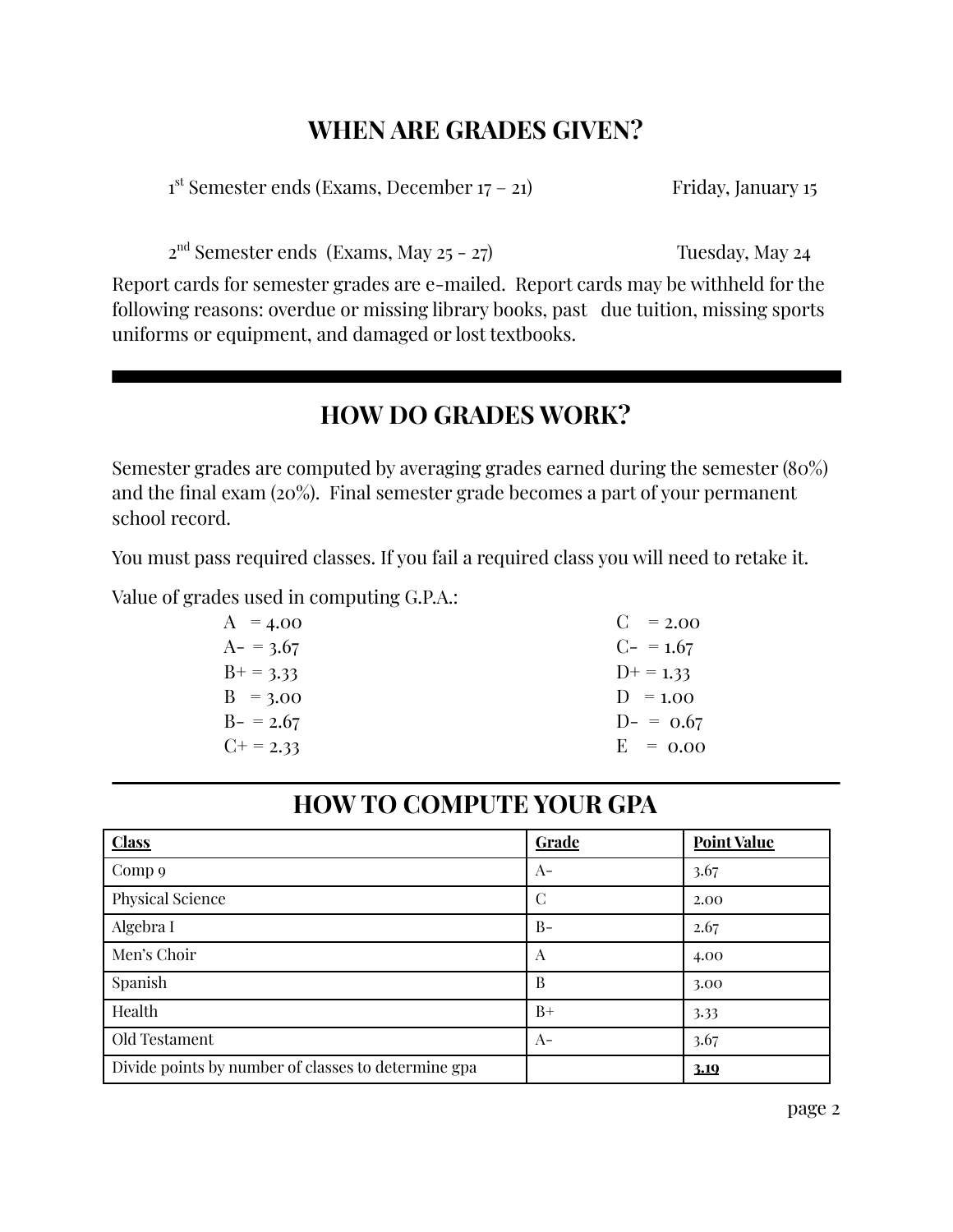## **HOW TO COMPUTE YOUR GPA**

| <b>Class</b>                                    | Grade | <b>Point Value</b> |
|-------------------------------------------------|-------|--------------------|
| Comp 10                                         | $A-$  | 3.67               |
| <b>Biology</b>                                  | C     | 2.00               |
| Advanced Algebra II                             | $B-$  | 2.67               |
| AP World History (extra point added)            | B     | 4.00               |
| Economics                                       | $A-$  | 3.67               |
| Choir                                           | A     | 4.00               |
| New Testament                                   | $B+$  | 3.33               |
| Divide points by number of classes to determine |       | 3.33               |
| spa                                             |       |                    |

## "How to Get the Most Out of High School"

|                     | Step One Understand Your Academic Record |
|---------------------|------------------------------------------|
|                     | <b>Step Two Know Your School</b>         |
|                     | Step Three Be In School Every Day        |
|                     | Step Four Know How To Get Good Grades    |
| Step Five Set Goals |                                          |
| Step Six            | <b>Get Involved</b>                      |

- Step Seven **Make Good Choices and Decisions**
- Step Eight **Know How To Handle Stress**
- Step Nine **Use Available Services**
- Step Ten **Plan and Prepare for Your Future**